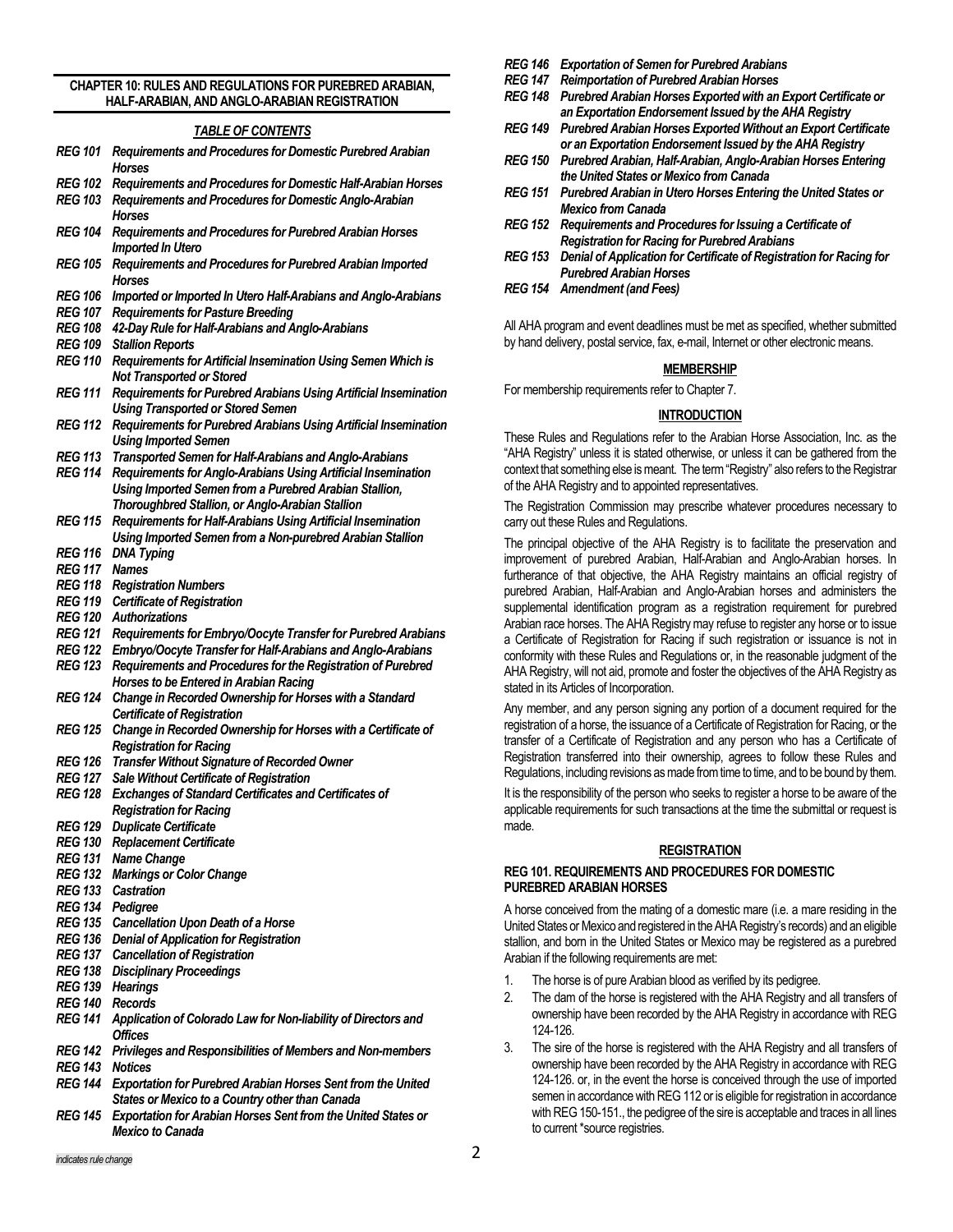- 4. AHA has received a Stallion Report for the sire for the year in which the horse was conceived in accordance with REG 109.
- 5. The requirements of REG 107. (pasture breeding), REG 110-112 (artificial insemination), and/or REG 121. (embryo/oocyte transfer) of this section have been fulfilled.
- 6. An application for registration, on the appropriate form provided by the AHA Registry, has been completed, signed by the appropriate recorded owner(s) (or by the person whom the recorded owner(s) has authorized in writing to sign the application) and filed with the AHA Registry.
- 7. The DNA types of the horse, the horse's sire and the horse's dam have been placed on permanent record with the AHA Registry and the horse has been shown to qualify as an offspring of the stated sire and dam through DNA type testing.
- 8. The registration fee for domestic purebred Arabian Horses has been paid.

\*The term "source registry" refers to a stud book authority (registry) which is approved by the Registration Commission as well as to the jurisdictional area of that stud book authority.

## **REG 102. REQUIREMENTS AND PROCEDURES FOR DOMESTIC HALF-ARABIAN HORSES**

A horse conceived and born in the United States, or Mexico may be registered as a Half-Arabian if the following requirements are met:

- 1. One parent of the horse is registered as a purebred Arabian Horse with either the Arabian Horse Association or the Canadian Arabian Horse Registry (for imports refer to REG 106.), and
- 2. The non-Arabian parent of the horse is not a registered Anglo-Arabian or a registered Thoroughbred or an unregistered purebred Arabian, and
- 3. The requirements of REG 108. (42-day Rule), REG 110 (artificial insemination) and REG 122 (embryo/oocyte transfer) are met.
- 4. Alternatively, the horse may be registered in the Half-Arabian Horse Registry if the horse would qualify for registration in the Anglo-Arabian Horse Registry except that it has more than 75% Arabian blood.
- 5. An application for registration, on the appropriate form provided by the AHA Registry, has been completed, signed by the appropriate recorded owner(s) (or by the person whom the recorded owner(s) has authorized in writing to sign the application) and filed with the AHA Registry.
- 6. A mule, hinney, or any animal other than a horse is not eligible for registration.
- 7. If a sire or dam is dual registered with AHA and another breed registry, the Half-Arabian or Anglo-Arabian Horse Registry must use the AHA registration number and recorded ownership information to register a foal. (BOD 1/03)
- 8. \*Half-Arabians that are two years of age and older at the time of registration request must have DNA type of the horse and the horse's purebred Arabian parent placed on permanent record with the AHA Registry and the horse has been shown to qualify as an offspring of the stated purebred sire or purebred dam through DNA type testing, and \*Effective January 1, 2014
- 9. The registration fee for domestic Half-Arabian Horses has been paid.

# **MISCELLANEOUS**

- 10. Horses registered as Half-Arabians may not hold Arabian papers simultaneously with another registry.
- 11. Horses registered as purebred Arabians with foreign registries for which AHA registration has been requested will be reviewed for purebred status.
- 12. If a horse is deemed to be a purebred Arabian through a foreign registry yet meets the AHA criteria as a Half-Arabian, the owner must relinquish the foreign Arabian papers to AHA as a condition of registration.

# **REG 103. REQUIREMENTS AND PROCEDURES FOR DOMESTIC ANGLO-ARABIAN HORSES**

A horse conceived and born in the United States, or Mexico may be registered as an Anglo Arabian if the following requirements are met:

1. The horse is a cross between: a purebred Arabian registered with either the Arabian Horse Association or the Canadian Arabian Horse Registry; a purebred Thoroughbred registered with The Jockey Club or approved foreign

source registry recognized by the Jockey Club; or an Anglo-Arabian registered with the Anglo-Arabian Horse Registry or an Anglo-Arabian registered with a verifiable foreign Anglo-Arabian registry where the foreign Anglo meets the requirements of the AHA Anglo-Arabian (103.2 and 103.3).

- 2. The horse has no less than 25% Arabian blood and no more than 75% Arabian blood. (If the horse has more than 75% Arabian blood, but would otherwise qualify for registration in the Anglo-Arabian Horse Registry, it is eligible for registration in the Half-Arabian Horse Registry.)
- 3. The horse results from one of the following breeding combinations;
	- a. Thoroughbred stallion to purebred Arabian mare.
	- b. Purebred Arabian stallion to Thoroughbred mare.
	- c. Anglo-Arabian stallion to Anglo-Arabian mare.
	- d. Purebred Arabian stallion to Anglo-Arabian mare.
	- e. Anglo-Arabian stallion to purebred Arabian mare.
	- f. Thoroughbred stallion to Anglo-Arabian mare.
	- g. Anglo-Arabian stallion to Thoroughbred mare.
- 4. The requirements of REG108. (42-day Rule), REG110 (artificial insemination) and REG 122 (embryo/oocyte transfer) are met.
- 5. An application for registration, on the appropriate form provided by the AHA Registry, has been completed, signed by the appropriate recorded owner(s) (or by the person whom the recorded owner(s) has authorized in writing to sign the application) and filed with the AHA Registry.
- 6. A mule, hinney, or any animal other than a horse is not eligible for registration.
- 7. When a sire or dam is dual registered with AHA and another breed registry, the Half-Arabian or Anglo-Arabian Horse Registry must use the AHA registration number and recorded ownership information to register a foal.
- 8. The registration fee for domestic Anglo-Arabian Horses has been paid.

### **REG 104. REQUIREMENTS AND PROCEDURES FOR PUREBRED ARABIAN HORSES IMPORTED IN UTERO**

A purebred Arabian horse conceived from the mating of a foreign mare (i.e. a mare which is outside the United States or Mexico and is registered with a foreign registration authority) and an eligible stallion, and imported in utero into and born in the United States or Mexico may be registered if the following requirements are met;

- 1. The dam of the horse is registered in the AHA Registry's records.
- 2. The horse is from a current source registry as defined by REG 101.
- 3. The pedigree of the sire is acceptable and traces in all lines to source registries;
- 4. An application for registration, on the appropriate form provided by the AHA Registry, has been completed, signed by the appropriate recorded owner(s) (or by the person whom the recorded owner(s) has authorized in writing to sign the application) and filed with the AHA Registry;
- 5. The DNA types of the horse and the horse's sire and the horse's dam, have been placed on permanent record with the AHA Registry and the horse has been shown to qualify as an offspring of the stated sire and dam through DNA type testing;
- 6. The sire is duly registered in the stud book or annual supplement to the stud book of the source registry where the mating occurs;
- 7. A statement of breeding service has been provided to the AHA Registry; and
- 8. The registration fee for purebred imported in utero horses has been paid.

### **REG 105. REQUIREMENTS AND PROCEDURES FOR PUREBRED ARABIAN IMPORTED HORSES**

A purebred Arabian horse imported into the United States or Mexico may be registered if the following requirements are met:

- 1. The imported horse is born and originally registered in a source registry as defined by REG 101 and is of pure Arabian blood, as verified by a properly authenticated pedigree acceptable to and filed with the AHA Registry all lines of which pedigree trace to source registries.
- 2. An application for registration, on the appropriate form provided by the AHA Registry, has been completed, signed by the importer and filed with the AHA Registry;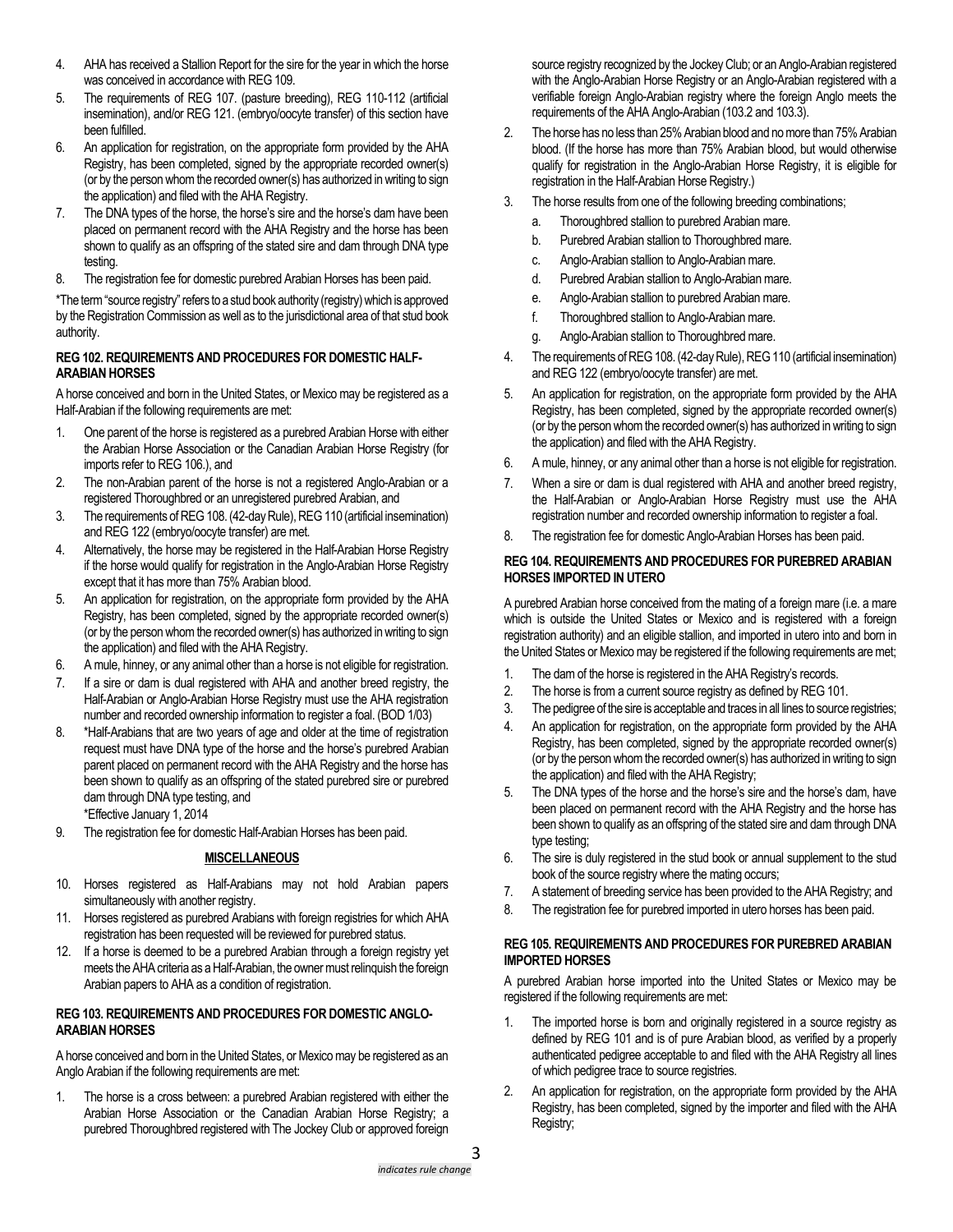- 3. The original registration certificate issued by the exporting source registry has been submitted to the AHA Registry. The foreign recorded owner at the time of export, the horse's markings, and the horse's pedigree must be shown on the original foreign registration certificate. An Export Certificate issued by the exporting source registry showing this information must also be submitted to the AHA Registry. If the importer and the foreign recorded owner at the time of export are not the same, then a document(s) that evidences an unbroken chain of ownership to the importer must be submitted;
- 4. The sire and dam are duly registered in the stud book or annual supplement to the stud book of the source registry where the sire and dam were originally registered;
- 5. The importer has submitted color photographs showing front, rear, and side views of the horse's markings. The horse's markings must be congruent with those shown on the foreign documents. If necessary, the horse may be inspected by an AHA Registry representative to verify its identity;
- 6. The DNA types of the horse and the horse's sire and the horse's dam, have been placed on permanent record with the AHA Registry and the horse has been shown to qualify as an offspring of the stated sire and dam through DNA type testing; and
- 7. The registration fee for purebred imported horses has been paid.

### **REG 106. IMPORTED OR IMPORTED IN UTERO HALF-ARABIANS AND ANGLO-ARABIANS**

A Half-Arabian or Anglo-Arabian Horse imported from a country other than the United States, Canada, or Mexico may be registered if the requirements set forth in REG 102-103. of this rule and the following requirements are met:

- 1. The purebred Arabian parent is originally registered in a source registry as defined by REG 101. and is of pure Arabian blood, as verified by a properly authenticated pedigree acceptable to and filed with the AHA Registry all lines of which pedigree trace to source registries. Or, a purebred Thoroughbred parent registered with The Jockey Club or an approved foreign source registry recognized by the Jockey Club; or Anglo-Arabian parent registered with Anglo-Arabian Horse Registry or an Anglo-Arabian registered with a verifiable foreign Anglo-Arabian registry where the foreign Anglo meets the requirements of the AHA Anglo-Arabian (103.2 and 103.3).
- 2. All requested documents concerning the horse's pedigree, any foreign Certificate of Registration, importation documents and import applications and photographs (all four views of the horse) have been provided.
- 3. An application for registration on the appropriate form has been completed and signed by the recorded owner.
- 4. The registration fee for Half-Arabian or Anglo-Arabian imported horses has been paid.

# **PASTURE BREEDING**

#### **REG 107. REQUIREMENTS FOR PASTURE BREEDING**

Only one stallion may run with a mare or a group of mares, and they must be enclosed by permanent fences maintained in such a manner that no other stallion could breed any mare in the pasture.

### **42-DAY RULE**

### **REG 108. 42-DAY RULE FOR HALF-ARABIANS AND ANGLO-ARABIANS**

After a mare is exposed or bred to one stallion, including hand breeding, pasture breeding or artificial insemination, at least 42 days must elapse before the mare is exposed to another stallion, other than an ungelded male less than 10 months of age**.** 

### **REG 109. STALLION REPORTS**

On or before **December 31** of each year, the recorded owner of each purebred Arabian stallion to which purebred Arabian mares have been exposed during the calendar year, must complete, sign and mail to AHA a stallion report for each stallion, on a form supplied by AHA, listingall purebred Arabian mares exposed to the stallion, whether they are in foal or not, and listing all dates of exposure. If the stallion report is not mailed on or before **December 31** of the calendar year which it covers, the

recorded owner must pay a late filing fee, may be charged for any reasonable costs and expenses that AHA incurs in investigating the accuracy of the stallion report, and may also be subjected to the penalties provided under REG 138.

## **ARTIFICIAL INSEMINATION**

### **REG 110. REQUIREMENTS FOR ARTIFICIAL INSEMINATION USING SEMEN WHICH IS NOT TRANSPORTED OR STORED**

Semen may be artificially placed within a mare and the resulting foal may be eligible for registration as a purebred Arabian under REG 101., Half-Arabian under REG 102., or Anglo-Arabian under REG 103. if the following requirements are met:

- Semen must be collected from the stallion and inseminated into the mare on the same premises. For the purposes of this section, "premises" is defined as the farm or facility where the stallion and mare are both present at the time of collection;
- 2. Semen must be used within 72 hours of collection; and
- 3. Semen may not be frozen.

Semen, which is frozen, or is not used within 72 hours of collection, or is transported by any means to a location other than the premises where the collection of the stallion occurred, will be subject to REG 111. to register resultant purebred Arabian foals

### **TRANSPORTED - STORED SEMEN**

### **REG 111. REQUIREMENTS FOR PUREBRED ARABIANS USING ARTIFICIAL INSEMINATION USING TRANSPORTED OR STORED SEMEN**

Semen collected in the United States or Mexico may be transported or stored prior to being inseminated into a mare, and foals resulting from the use of such semen may be eligible for registration as purebred Arabians under REG 101., if the following requirements are met:

- 1. A Semen Transportation Permit has been issued for the purebred Arabian stallion. The permit will be effective until the recorded ownership of the stallion changes or the stallion is exported. A permit may be issued for a stallion if the following requirements are met:
	- a. An application for a Semen Transportation Permit, on a form provided by the AHA Registry, has been completed, signed by the appropriate recorded owner (or by the person whom the recorded owner has authorized in writing to sign the application), and filed with the AHA Registry;
	- b. The DNA type of the stallion has been placed on permanent record with the AHA Registry; and
	- The required fee has been paid;
- 2. If a Semen Transportation Permit has not been issued by the AHA Registry prior to the collection and storage, or the collection and transportation, of semen from a stallion, the recorded owner of the stallion at the time the semen was collected must pay a Late Permit Fee, and may be charged for any reasonable costs and expenses that the AHA Registry may incur in investigating the circumstances, and may also be subject to the penalties provided by REG 138.
- 3. A valid Semen Transportation Permit is required to purchase Transported-Stored Semen Service Certificates. A Transported-Stored Semen Service Certificate is required to register a purebred Arabian foal that is conceived through the use of transported or stored semen. A Transported-Stored Semen Service Certificate may be issued only to the recorded owner of a stallion and will be issued only if the following requirements are met:
	- a. A Semen Transportation Permit has been issued to the recorded owner of the stallion and is effective at the time the Transported-Stored Semen Service Certificate is applied for;
	- b. An application for a Transported-Stored Semen Service Certificate, on the appropriate form provided by the AHA Registry, has been completed, signed by the appropriate recorded owner (or by the person whom the recorded owner has authorized in writing to sign the application), and filed with the AHA Registry; and
	- c. The required fee has been paid;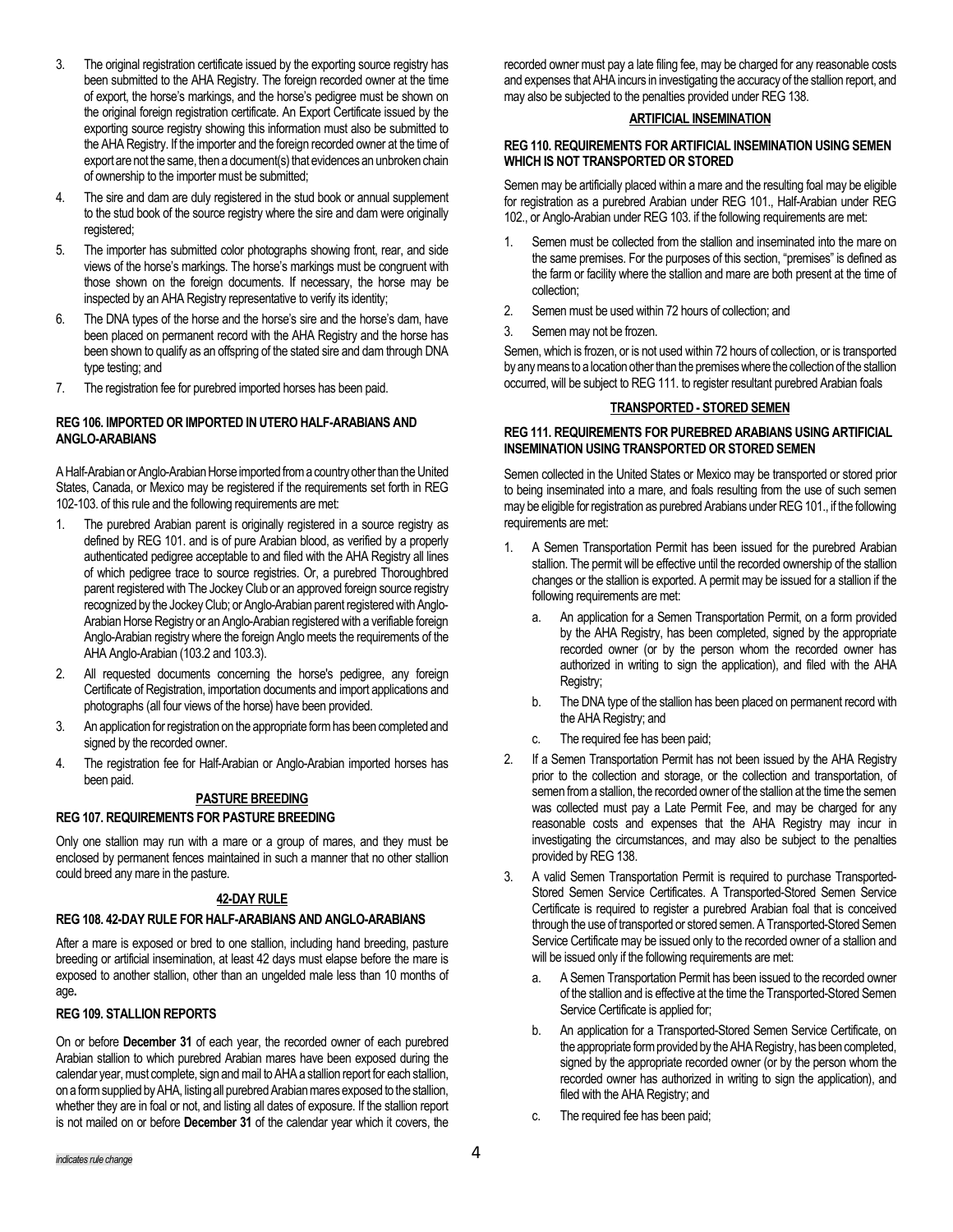- 4. A horse which is conceived through the use of transported or stored semen may be eligible for registration as a purebred Arabian under REG 101., if the following requirements are met:
	- a. A Transported-Stored Semen Registration Application, on a form provided by the AHA Registry, has been completed, signed by the appropriate recorded owner(s) (or by the person whom the recorded owner(s) has authorized in writing to sign the application), and filed with the AHA Registry; and
	- b. A properly issued and valid Transported-Stored Semen Service Certificate accompanies the registration application.

## **REG 112. REQUIREMENTS FOR PUREBRED ARABIANS USING ARTIFICIAL INSEMINATION USING IMPORTED SEMEN**

Semen may be imported into the United States or Mexico, and foals resulting from the use of such semen may be eligible for registration as purebred Arabians under REG 101, if the following requirements are met:

- 1. A Transported-Stored Semen Registration Application, on the appropriate form provided by the AHA Registry, has been completed, signed by the appropriate recorded owner(s) (or by the person whom the recorded owner(s) has authorized in writing to sign the application), and filed with the AHA Registry;
- 2. A properly completed original WAHO Semen Collection and Insemination Report (white copy) has been submitted for the registration of the purebred Arabian foal;
- 3. The semen is collected within and is imported from a source registry as defined by REG 101;
- 4. The stallion (sire) is duly registered in the stud book or annual supplement to the stud book of the source registry where the semen was collected; and
- 5. The stallion owner has complied with the appropriate rules concerning the transport and use of semen prescribed by the source registry where the semen was collected.

### **REG 113. TRANSPORTED SEMEN FOR HALF-ARABIANS AND ANGLO-ARABIANS**

Semen collected in the United States or Mexico may be transported or stored prior to being inseminated into a mare, and Half-Arabian or Anglo-Arabian foals resulting from the use of such semen may be eligible for Half-Arabian registration under REG 102 or Anglo Arabian registration under REG 103., if the following requirements are met:

- 1. Fresh, cooled, or frozen semen is allowed.
- 2. The signature of the recorded owner of the stallion would be required on the Service Certificate portion of the application(s) for registration of a Half-Arabian or Anglo-Arabian foal(s).
- 3. The signature of the recorded owner of the stallion at the time of the stallion's death would be required on the Service Certificate portion of the application(s) for registration of a Half-Arabian or Anglo-Arabian foal(s) produced from semen used after the death of the stallion.

### **REG 114. REQUIREMENTS FOR ANGLO-ARABIANS USING ARTIFICIAL INSEMINATION USING IMPORTED SEMEN FROM A PUREBRED ARABIAN STALLION, THOROUGHBRED STALLION; OR ANGLO-ARABIAN STALLION**

Semen may be imported into the United States or Mexico, and foals resulting from the use of such semen may be eligible for registration as Anglo-Arabians under REG 103, if the following requirements are met:

- 1. An application for registration, on the appropriate form provided by the AHA Registry, has been completed, signed by the appropriate recorded owner(s) (or by the person whom the recorded owner(s) has authorized in writing to sign the application) and filed with the AHA Registry.
- 2. The semen is collected within and is imported from a source registry as defined by REG 101 or REG 103;
- 3. The purebred Arabian parent is originally registered in a source registry as defined by REG 101 and is of pure Arabian blood, as verified by a properly authenticated pedigree acceptable to and filed with the AHA Registry all lines

of which pedigree trace to source registries. Or, the purebred Thoroughbred parent is registered with The Jockey Club or an approved foreign source registry recognized by the Jockey Club; or Anglo-Arabian parent registered with the Anglo-Arabian Horse Registry or an Anglo-Arabian registered with a verifiable foreign Anglo-Arabian registry where the foreign Anglo meets the requirements of the AHA Anglo-Arabian (103.2 and 103.3) where the semen was collected;

4. The stallion owner has complied with the appropriate rules concerning the transport and use of the semen prescribed by the source registry where the semen was collected.

## **REG 115. REQUIREMENTS FOR HALF-ARABIANS USING ARTIFICIAL INSEMINATION USING IMPORTED SEMEN FROM A NON-PUREBRED ARABIAN STALLION**

Semen may be imported into the United States or Mexico for breeding a purebred Arabian mare and foals resulting from the use of such semen may be eligible for registration as Half-Arabians under REG 102.

- 1. An application for registration, on the appropriate form provided by the AHA Registry, has been completed, signed by the appropriate recorded owner(s) (or by the person whom the recorded owner(s) has authorized in writing to sign the application) and filed with the AHA Registry.
- 2. The semen is collected within and is imported from a source registry as defined by REG 101 or REG 103;
- 3. The stallion owner has complied with the appropriate rules concerning the transport and use of the semen prescribed by the source registry where the semen was collected.

# **DNA TYPING**

# **REG 116. DNA TYPING**

- 1. The DNA type of all purebred Arabian stallions and purebred Arabian mares used for breeding resultant purebred Arabian foals must be on permanent record with the AHA Registry. The DNA sample must be obtained and typed in accordance with procedures prescribed by the AHA Registry. The required fee must be paid to the AHA Registry at the time the DNA typing is requested.
- 2. Any questions of true parentage may be resolved by any means available to the AHA Registry, including DNA type testing or any other genetic testing method of the horses involved. Any recorded owner of a horse agrees to permit such tests, which will be at the expense of the owner and must be paid in advance.
- 3. When DNA types of sires or dams are required for compliance under REG 152-153., (Certificate of Registration for Racing), the recorded owner of a horse agrees to permit such tests.
- 4. Random DNA typing programs to verify parentage may be conducted by the AHA Registry at its expense and recorded owners of horses agree to permit such DNA typing.
- 5. Refusal by an owner to permit DNA typing under paragraphs 2, 3, or 4 of this Article may result in cancellation of registration certificates and in the imposition of penalties under REG 138.

# **REG 117. NAMES**

No horse will be registered by a name which has exactly the same spelling as a name already registered, which has numerical prefixes or suffixes, or which has the suffix "Sr." or "Jr.". The only valid characters are capital letters A through Z, dash and space. Punctuation, apostrophes, and diacritical markings or symbols may not be used. Names may not contain more than 21 total characters or be composed of more than four parts.

# **REG 118. REGISTRATION NUMBERS**

The AHA Registry will issue registration numbers in consecutive order, based upon the order in which the applications are processed by the AHA Registry.

# **REG 119. CERTIFICATE OF REGISTRATION**

1. A Certificate of Registration is a certification of information contained in the records of the AHA Registry.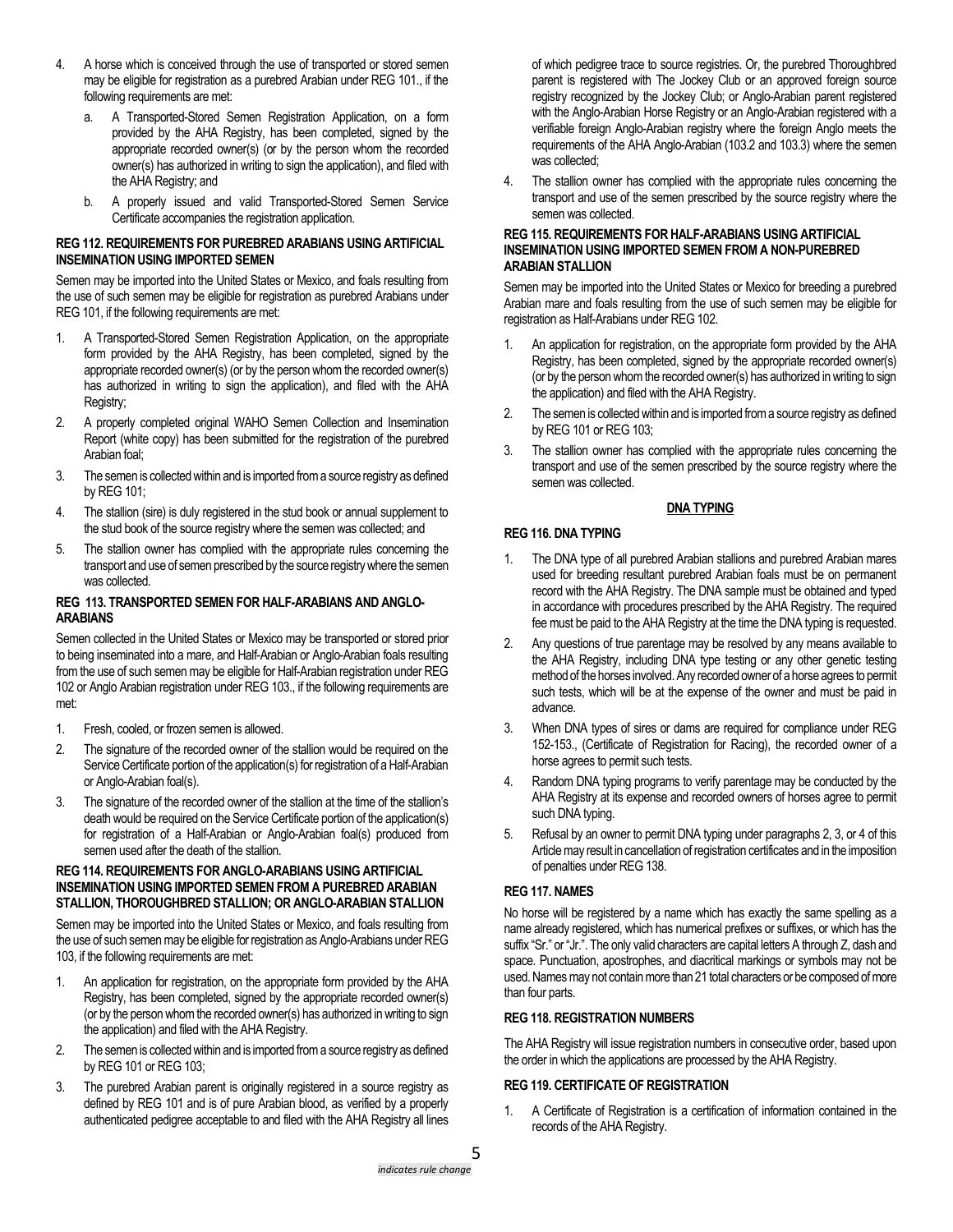- 2. One Certificate of Registration will be issued for a registered horse. This certificate may be a standard Certificate of Registration, or may be a Certificate of Registration for Racing. For purposes of these rules, both the standard Certificate of Registration and the Certificate of Registration for Racing will be referred to as the Certificate of Registration. The AHA Registry will issue a standard Certificate of Registration unless the recorded owner requests a Certificate of Registration for Racing and fulfills all requirements as described in REG 152-153 or REG 128-135.
- 3. The original Certificate of Registration will be issued in the name of the recorded owner of the dam at the time of foaling, with the exception of embryo/oocyte transfer registrations, and will display the breeder to be the recorded owner at the time the dam was bred. The recorded owner of the dam at the time of foaling may transfer ownership of the foal by completing and filing with the AHA Registry a Transfer for Eligible but Unregistered Foal form. In that event, the Certificate of Registration will be issued in the name(s) of the person(s) designated in accordance with the terms of the Transfer form. The recorded owner of the dam at the time she was bred may designate another person to be the breeder of a specific foal by completing and filing with the AHA Registry an Assignment of Breeder Designation form. In that event, the Certificate of Registration will display the breeder to be the person or persons designated in accordance with the terms of the assignment form.

### **REG 120. AUTHORIZATIONS**

Any recorded owner may authorize another person to sign AHA Registry-related documents on such owner's behalf. Such an authorization will be recognized when the appropriate form has been completed and filed with the AHA Registry.

#### **EMBRYO/OOCYTE TRANSFER**

#### **REG 121. REQUIREMENTS FOR EMBRYO/OOCYTE TRANSFER FOR PUREBRED ARABIANS**

Embryos/oocytes collected in the United States or Mexico from a purebred Arabian mare may be transferred to a recipient mare, and foals resulting from embryo/oocyte transfer may be eligible for registration under REG 101., if the following requirements are met:

- 1. An Embryo/Oocyte Transfer Permit has been issued for the mare to be used as a donor for embryo/oocyte transfer. The permit will be effective until the recorded ownership of the donor mare changes or the donor mare is exported. A permit may be issued for a donor mare if the following requirements are met:
	- a. An application for an Embryo/Oocyte Transfer Permit, on a form provided by the AHA Registry, has been completed, signed by the recorded owner (or by the person whom the recorded owner has authorized in writing to sign the application), and filed with the AHA Registry;
	- b. The DNA type of the donor mare has been placed on permanent record with the AHA Registry; and
	- c. The required fee has been paid.
- 2. If an Embryo/Oocyte Transfer Permit has not been issued by the AHA Registry prior to the collection and implant of an embryo/oocyte, the recorded owner of the donor mare must pay a Late Permit Fee, and may be charged for any reasonable costs and expenses that the AHA Registry incurs in investigating the accuracy of the embryo/oocyte transfer, and may also be subject to the penalties provided by REG 138.
- 3. A valid Embryo Transfer Permit is required to purchase Embryo Transfer Certificates. An Embryo Transfer Certificate is required to register a purebred Arabian foal that is the result of embryo transfer. An Embryo Transfer Certificate may be issued only to the recorded owner of a mare at the time she was bred to the reported sire and will be issued only if the following requirements are met:
	- a. An Embryo Transfer Permit has been issued to the recorded owner of the mare and is effective at the time the Embryo Transfer Certificate is applied for;
	- b. An application for an Embryo Transfer Certificate, on the appropriate form provided by the AHA Registry, has been completed, with original

signatures of the recorded owner of the donor mare at the time of breeding and the recorded owner of the sire at the time of breeding (or a properly signed and valid Transported/Stored Semen Service Certificate if applicable), and filed with the AHA Registry; and

- c. The required fee has been paid;
- 4. A horse that is the result of an embryo/oocyte transfer may be eligible for registration if REG 101., and the following requirements are met:
	- a. An Embryo/Oocyte Transfer Permit for the donor mare has been issued; and
	- b. An Embryo/Oocyte Transfer Registration Application, on a form provided by the AHA Registry, has been completed, signed by the appropriate recorded owner(s) (or by the person whom the recorded owner has authorized in writing to sign the application), and filed with the AHA Registry;
	- c. A properly issued and valid Embryo Transfer Certificate accompanies the registration application.
- 5. The Certificate of Registration will be issued in the recorded ownership of the person(s) identified as the horse owner(s) on a properly completed Embryo Transfer Registration Application.

# **REG 122. EMBRYO/OOCYTE TRANSFER FOR HALF-ARABIANS AND ANGLO-ARABIANS**

Embryos/oocytes collected in the United States or Mexico from a mare may be transferred to a recipient mare, and foals resulting from embryo/oocyte transfer may be eligible for Half-Arabian registration under REG 102 or Anglo-Arabian registration under REG 103., if the following requirements are met:

- 1. Both the mare and stallion must have DNA types on file with AHA prior to the registration of the foal.
- 2. Upon registration of the foal, a current DNA testing fee must be submitted for a DNA test verification of parentage of the foal. Before a Certificate of Registration can be issued, DNA test results of the foal must be on permanent file with the Half-Arabian or Anglo-Arabian Registries.
- 3. The registration fee has been paid.

### **REGISTRATION FOR ARABIAN RACING**

#### **REG 123. REQUIREMENTS AND PROCEDURES FOR THE REGISTRATION OF PUREBRED HORSES TO BE ENTERED IN ARABIAN RACING**

A horse will not be considered registered with the AHA Registry for purposes of Arabian racing and eligible to compete in racing of purebred Arabian races only until a Certificate of Registration for Racing has been issued under these Rules. In order for a horse to compete in Arabian racing, the following requirements must be met:

- 1. The horse must have a current Certificate of Registration for Racing, as specified in REG 152.-153., which is complete and in good standing with the AHA Registry;
- 2. The horse must have reached **January 1** of its three year old year; and
- 3. The horse must be lip tattooed with the official Arabian dies supplied by the Thoroughbred Racing Protective Bureau (TRPB) and administered by a TRPB technician. A horse will be tattooed with the last six digits of its registration number.

For the purposes of any rule or regulation of any state relating to the eligibility of a horse to start in any race, no horse will be considered registered with the AHA Registry unless there has been compliance with all of the requirements of this Article.

### **TRANSFER OF REGISTRATION**

### **REG 124. CHANGE IN RECORDED OWNERSHIP FOR HORSES WITH A STANDARD CERTIFICATE OF REGISTRATION**

To transfer the recorded ownership of a registered horse which has a standard Certificate of Registration, the recorded owner must complete and sign the transfer portion of the Certificate of Registration. A transfer of recorded ownership may be recorded if the following requirements are met: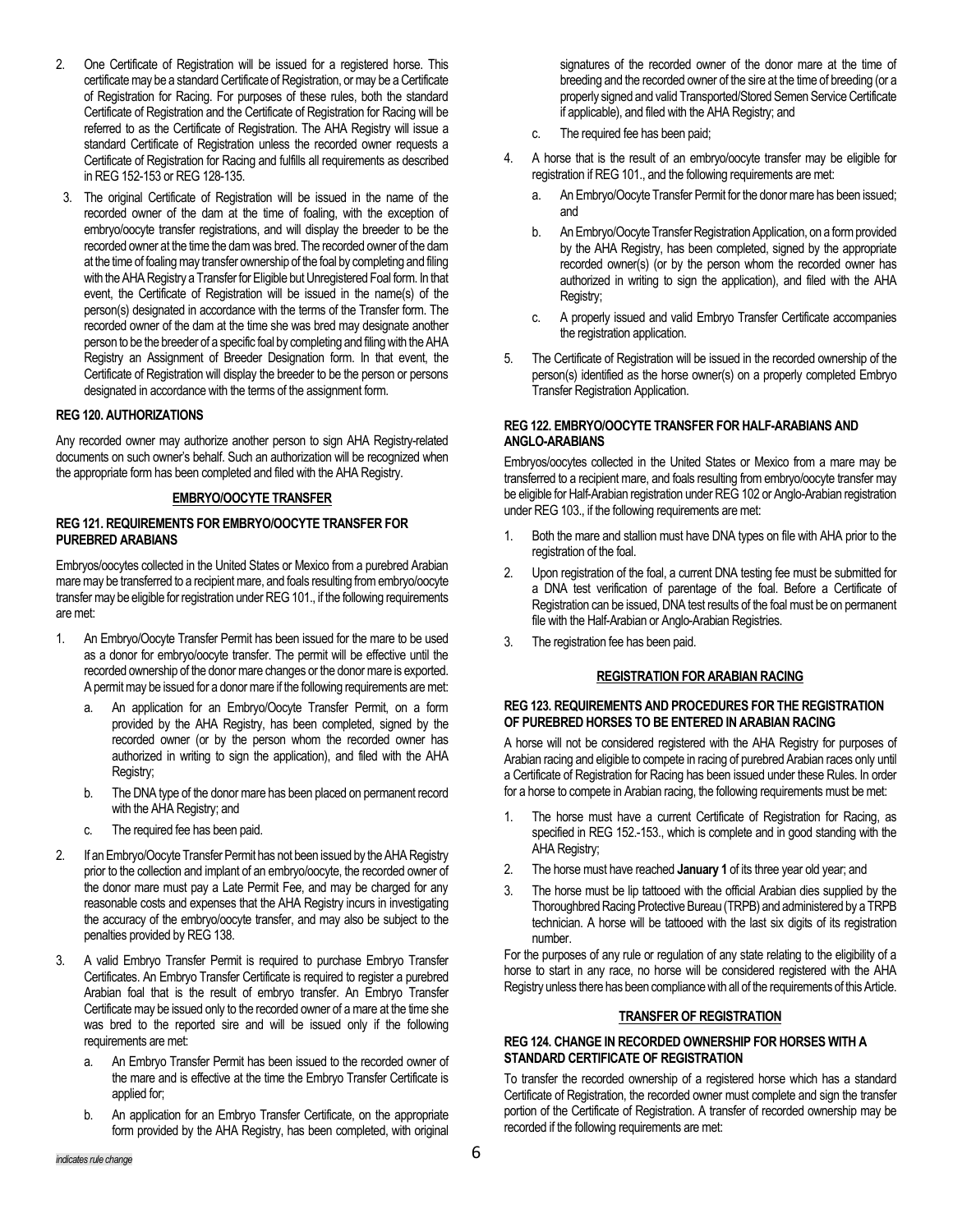- 1. The completed and signed Certificate of Registration has been sent to the AHA Registry;
- 2. The horse was resident in the United States or Mexico on the date of sale indicated; and
- 3. The transfer fee has been paid.

# **REG 125. CHANGE IN RECORDED OWNERSHIP FOR HORSES WITH A CERTIFICATE OF REGISTRATION FOR RACING**

To transfer the recorded ownership of a registered horse which has a Certificate of Registration for Racing, one of the following requirements must be met:

- 1. If the horse is residing at a race track at the time of the sale, the transfer may be recorded through the Office of the Racing Secretary. The Racing Secretary, the buyer and the seller must complete a Transfer for Race Horse, on a form provided by the AHA Registry. The completed form must be submitted to the AHA Registry. When all other requirements are met, the AHA Registry will record a change in ownership and issue a notation of the ownership change to the Racing Secretary. The Racing Secretary must apply the notation to the Certificate of Registration for Racing; or
- 2. If the horse is not residing at a race track, the buyer and seller must complete a Transfer for Race Horse, on a form provided by the AHA Registry. The completed form and the Certificate of Registration for Racing must be submitted to the AHA Registry. When all other requirements are met, the AHA Registry will issue a new Certificate of Registration for Racing after recording the change in ownership.

In addition to the applicable section above, the following requirements must also be met:

- 3. The horse was resident in the United States or Mexico on the date of sale indicated; and
- 4. The transfer fee has been paid.

# **REG 126. TRANSFER WITHOUT SIGNATURE OF RECORDED OWNER**

Whenever legal title to a registered horse passes to another by reason of death of the recorded owner, by reason of foreclosure of any lien or by any order or decree of court, or otherwise by operation of law, the AHA Registry may transfer the registration of such horse to the new owner:

- 1. Upon order of a court of competent jurisdiction or other satisfactory proof of authority for the transfer;
- 2. Upon payment of the transfer fee and any reasonable costs and expenses of investigation; and
- 3. Upon satisfaction of such other requirements as may be defined by the AHA Registry.

# **REG 127. SALE WITHOUT CERTIFICATE OF REGISTRATION**

If a registered horse is sold without the Certificate of Registration, the certificate must be surrendered by the recorded owner to the AHA Registry for cancellation. The AHA Registry will record such cancellation on its records.

# **CERTIFICATE CHANGES, DUPLICATES, REPLACEMENTS**

### **REG 128. EXCHANGES OF STANDARD CERTIFICATES AND CERTIFICATES OF REGISTRATION FOR RACING**

- 1. Once a Certificate of Registration for Racing has been issued as described in REG 152-153., the recorded owner may request a standard Certificate of Registration by surrendering the Certificate of Registration for Racing to the AHA Registry and paying the required fee. Likewise, a standard Certificate of Registration may be surrendered for a Certificate of Registration for Racing provided a Certificate of Registration for Racing has previously been issued and the required fee is paid.
- 2. The owner of a horse for which an Identification Supplement has previously been issued may obtain a Certificate of Registration for Racing by surrendering the standard Certificate of Registration and Identification Supplement to the AHA Registry and by paying the required fee.

To obtain a duplicate Certificate of Registration, the recorded owner must file with the AHA Registry a completed affidavit, on a form provided by the AHA Registry, satisfactorily explaining the loss of the original Certificate of Registration and pay the duplicate certificate fee. Upon approval by the AHA Registry, a duplicate Certificate of Registration, so marked, will be issued to the recorded owner of the horse.

# **REG 130. REPLACEMENT CERTIFICATE**

To obtain a replacement for a Certificate of Registration which has been torn, mutilated, soiled or otherwise defaced, but which is identifiable, the recorded owner must file the original Certificate of Registration with the AHA Registry for identification and pay the replacement certificate fee. Upon approval by the AHA Registry, a replacement Certificate of Registration will be issued to the recorded owner of the horse.

## **REG 131. NAME CHANGE**

The recorded owner may request a change of the horse's name provided the horse has no registered progeny, is not an imported animal, has never been exported, has not received any points in previous IAHA or AHA programs or competitions, has not been issued a Certificate of Registration for Racing and does not have any recorded results in the OEIP Program or Arabian Community Shows (ACS). The Certificate of Registration must be submitted, along with a written request including the signature of the recorded owner, and the name change fee. Upon approval by the AHA Registry, an amended Certificate of Registration will be issued to the recorded owner of the horse.

This name change rule applies only to domestic horses (REG 131.) or horses imported in utero. (REG 104., 106.)

# **REG 132. MARKINGS OR COLOR CHANGE**

The recorded owner may request a change in the horse's markings or color as shown on the Certificate of Registration by submitting the Certificate of Registration along with an appropriate form provided by the AHA Registry, and such additional information as may be required by the AHA Registry. Upon approval by the AHA Registry, an amended Certificate of Registration will be issued to the recorded owner at no charge.

## **REG 133. CASTRATION**

After a stallion is castrated, the Certificate of Registration, including the date of castration and the signature of the recorded owner, must be submitted to the AHA Registry. Upon approval by the AHA Registry, an amended Certificate of Registration, showing the horse as a gelding, will be issued to the recorded owner at no charge.

### **REG 134. PEDIGREE**

The AHA Registry will prepare a pedigree (based upon its records) back through the fifth generation or to foreign records, whichever comes first, upon receipt of a request and payment of the pedigree fee.

## **REG 135. CANCELLATION UPON DEATH OF A HORSE**

Upon the death of a registered horse, the recorded owner must send a written notice to the AHA Registry. The notice must contain the date of death and must be signed by the recorded owner(s).

### **REG 136. DENIAL OF APPLICATION FOR REGISTRATION**

### **REQUEST FOR HEARING**

If the AHA Registry denies registration of a horse, the AHA Registry will notify the applicant in writing. The applicant may then request that the AHA Registry hold a hearing on the denial. The request must:

- 1. Be in writing;
- 2. State all grounds and reasons upon which the applicant relies for the assertion that the horse should be registered; and
- 3. Be received by the AHA Registry within 45 days after the mailing of the notice of denial of registration.

# **REG 129. DUPLICATE CERTIFICATE**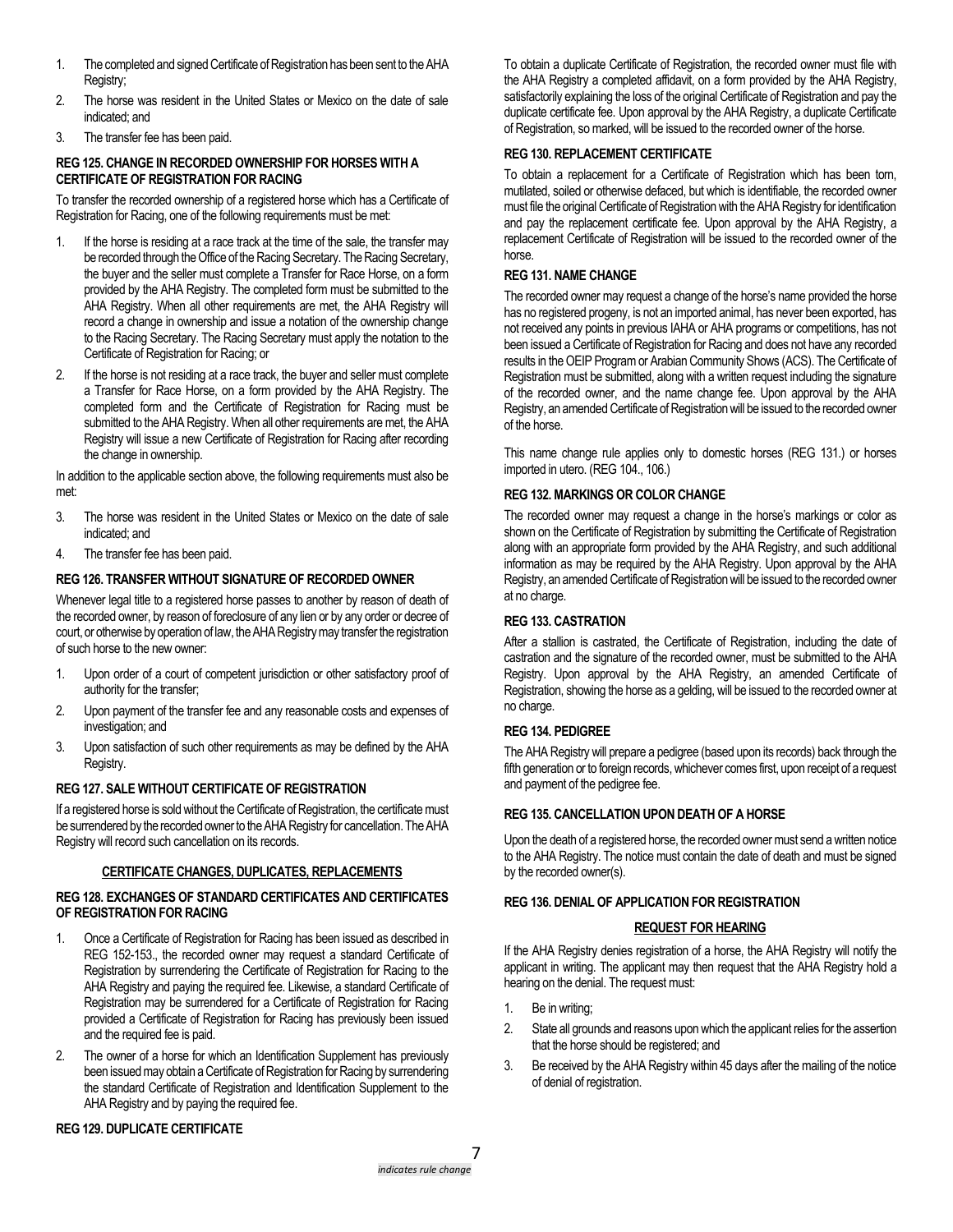### **HEARING**

4. If a request for a hearing is received in accordance with this Article, a hearing will be held as provided by REG 139. The applicant seeking registration of a horse will have the burden of demonstrating to the reasonable satisfaction of the Hearing Board that the horse qualifies for registration and that a good faith effort had been made to comply with AHA Registry rules relating to registration.

## **DECISION**

5. If no request for a hearing is made in accordance with this Article, the denial of registration will be final. If a request for a hearing is made in accordance with this Article, a hearing will be held and the Hearing Board will determine whether the horse will be registered. The decision of the Hearing Board will be final.

### **REG 137. CANCELLATION OF REGISTRATION**

### **PROCEDURE TO CANCEL REGISTRATION**

- 1. The AHA Registry may propose to cancel the registration of a horse if it finds that there are reasonable grounds to believe:
	- a. The horse does not meet the requirements for registration; or
	- b. A horse identified as the subject of a Certificate of Registration is not the subject of that certificate.
- 2. The AHA Registry will advise the recorded owner in writing of any proposal to cancel the registration of a horse and the reasons supporting this proposal.
- 3. At the time of issuing a proposal for cancellation or at any time prior thereto when the Registrar finds reasonable grounds for such cancellation, the Registrar may temporarily suspend the Certificate of Registration of such horse, transfers of the Certificate of Registration for such horse and for such horse's progeny, and applications for registration of progeny of such horse, pending a decision made in accordance with this Article.
- 4. If a temporary suspension is imposed, the recorded owner of the horse will be notified in writing.

### **REQUEST FOR HEARING**

If the AHA Registry issues a proposal for cancellation of the registration of a horse, a request may be made to the AHA Registry for a hearing on the proposal. The request must:

- 5. Be in writing;
- 6. State all grounds and reasons why the registration of the horse should not be cancelled; and
- 7. Be received by the AHA Registry within 45 days after the mailing of the proposal for cancellation of registration.

### **HEARING**

8. If a request for a hearing is received in accordance with this Article, a hearing will be held as provided by REG 139. The AHA Registry will have the burden of proving by a preponderance of evidence that the registration of the horse should be cancelled.

### **DECISION**

9. If no request for a hearing is made in accordance with this Article, the AHA Registry may issue an order of cancellation. If a request for a hearing is made in accordance with this Article, a hearing will be held and the Hearing Board will determine whether the registration of the horse will be cancelled. The decision of the Hearing Board will be final.

# **PUBLICATION**

10. Notice of any temporary suspension and of any cancellation of a Certificate of Registration may be published in AHA's publication and posted on the AHA Website, and in not more than three publications devoted primarily to the Arabian horse.

### **REG 138. DISCIPLINARY PROCEEDINGS**

## **INVESTIGATION**

1. The AHA Registry may investigate circumstances involving possible violations of these Rules and Regulations. After investigation, the Registrar will decide whether possible violations can be satisfactorily resolved by agreement for corrective action with the person involved or whether a Notice of Charges should be issued.

## **NOTICE OF CHARGES**

2. After investigation, if the Registrar finds reasonable grounds to believe that any person has violated these Rules and Regulations, or has engaged in any misrepresentation, misconduct, or any other act involving in any adverse manner the purpose or good name of the AHA Registry, the Registrar will mail to such person a Notice of Charges stating the wrongdoings alleged to have been committed by such person. The charged person may submit a written answer to the charges within 45 days after the Notice of Charges is mailed. The Registrar may informally resolve any matters relating to a Notice of Charges prior to any hearing scheduled under this Article by agreement with the charged person.

### **TEMPORARY SUSPENSION**

3. After investigation, if the Registrar issues a Notice of Charges to a person, the Registrar may also temporarily suspend that person's use of AHA Registry privileges pending a hearing and decision by a Hearing Board, if the Registrar finds that such suspension is necessary for the protection of third parties or of the AHA Registry's purpose and good name. Notice of such temporary suspension will be mailed to the charged person.

# **HEARING**

4. After a Notice of Charges is given, the AHA Registry will schedule a hearing as provided by REG 139. The charged person will be notified of the date and place of the hearing by mail. The AHA Registry will have the burden of proving all charges by a preponderance of evidence. The charged person will have the burden of proving any and all excuses for non-compliance and mitigating circumstances by a preponderance of evidence.

# **DECISION**

5. The Hearing Board will determine whether the charged person is guilty or not guilty of any or all of the charges. If the charged person is found guilty, the Hearing Board may impose penalties provided for in this Article. If the charged person is found not guilty, the charges will be dismissed. The AHA Registry will notify the charged person of the Hearing Board's decision by mailing a copy of the decision to the charged person. Within 20 days after the mailing of the decision of the Hearing Board, the charged person may file a written request with the AHA Registry for changes in the decision. The Hearing Board will rule on the request and will, at its discretion, do so with or without a hearing. The decision of the Hearing Board will be final.

# **PENALTIES**

6. The Hearing Board may impose such penalties as it deems appropriate, including: denial of all or part of the AHA Registry privileges; expulsion or suspension from the AHA Registry (if such charged person is a member); refusal by the AHA Registry to approve registration applications signed by or submitted by or on behalf of the charged person and all transfers of registration for horses owned on record by the charged person; public censure; or private censure. The Hearing Board may also impose any other penalty or restrictions on exercise of the privileges of the AHA Registry which it deems proper in furtherance of AHA Registry objectives as stated in the Articles of Incorporation.

# **AGENTS AND EMPLOYEES**

7. If any person, acting as an agent of an owner or having horses owned by another in his care, custody or control, is found to have violated these Rules and Regulations, the Hearing Board may proceed against that person as provided for under these Rules. In addition, the Hearing Board may direct that the AHA Registry refuse to accept any applications for registrations, applications for Certificates of Registration for Racing, or transfers of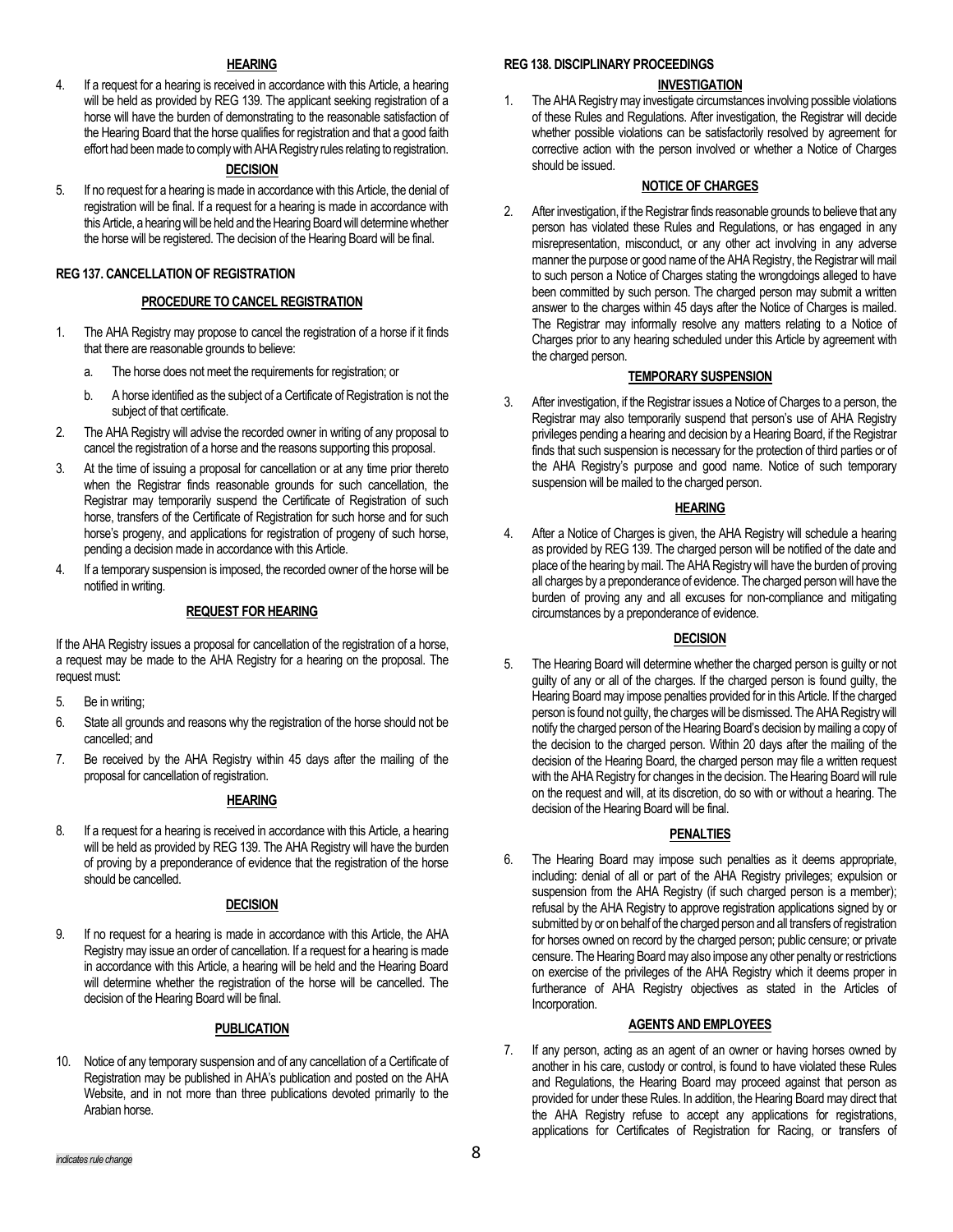Certificates of Registration for horses which are in such charged person's care, custody or control.

### **PUBLICATION**

8. Notice of the imposition of any penalties and of any temporary suspension of privileges of any person, other than private censure, may be published in AHA's publication and posted on the AHA Website, and also in not more than three publications devoted primarily to the Arabian Horse.

# **RESTORATION OF PRIVILEGES**

9. A Hearing Board may restore privileges, including membership, to any person who has been denied privileges pursuant to this Article, upon application and satisfactory showing by such person that restoration of privileges is warranted.

#### **REG 139. HEARINGS**

### **IMPANELING BOARD**

1. If a hearing is to be held under these Rules, or if a hearing on any matter is determined by the AHA Registry to be desirable, the Chair of the Registration Commission will appoint a Hearing Board. The Hearing Board will consist of not less than three members of the Registration Commission.

#### **TIME AND PLACE OF HEARING**

2. The AHA Registry will designate the time and place of the hearing, which may from time to time be continued or rescheduled.

#### **HEARING PROCEDURES**

3. Persons who have been given notice of a hearing will be afforded reasonable opportunity to appear in person or by counsel to present evidence in their behalf and to hear and refute evidence offered against them. The common law or statutory rules of evidence will not apply at the hearing, but the Hearing Board will determine the admissibility of evidence which is offered and the weight to be given to the evidence admitted.

#### **DECISION**

4. The Hearing Board will make its decision following the hearing. The decision of the Hearing Board will be final and will be communicated in writing to the parties to the hearing.

## **REG 140. RECORDS**

Any person subject to these Rules and Regulations may be required to supply such information and documents as the AHA Registry may determine to be necessary with respect to the registration of horses, the issuance of Certificates of Registration for Racing, or the transfer of Certificates of Registration. Complete and accurate records of breeding (hand breeding, artificial insemination and pasture breeding), collection and shipment of semen, insemination using fresh cooled or frozen semen, embryo/oocyte transfer, foaling and ownership must be kept in permanent form by owners of horses and these records must be available at all reasonable times for inspection by representatives of the AHA Registry. If the AHA Registry determines that no systematic and satisfactory plan for keeping records is in use, or if no records are made available upon request, the AHA Registry, after requesting compliance in a written notice mailed to the person, may, for up to 45 days, temporarily refuse applications for registrations, applications for Certificates of Registration for Racing, and transfers of Certificates of Registration from such owner until the records are complete. If, during that 45 day period, the owner fails to demonstrate that he has complied with the AHA Registry's request for keeping and maintaining systematic and satisfactory records, the AHA Registry may proceed against the owner under REG 138.

### **REG 141. APPLICATION OF COLORADO LAW FOR NON-LIABILITY OF DIRECTORS AND OFFICERS**

The AHA Registry, it's Board of Directors, Officers, Members of Commissions and Committees, Members of Hearing Boards, Employees, Representatives and Agents will attempt to obtain true and complete information in connection with registration of horses, issuance of Certificates of Registration for Racing, transfers of Certificates of Registration, hearings, and all other matters relating to AHA Registry activities. Except for proven intentional wrongdoing, neither the AHA Registry nor its Directors,

Officers, Commission Members, Committee Members, Hearing Board Members, Employees, Representatives or Agents will be liable in any way, whether in damages or otherwise, for the issuance of any Certificates of Registration, for the transfer of any Certificates of Registration, for the refusal to issue a Certificate of Registration, for the refusal to issue a Certificate of Registration for Racing, for the issuance of any pedigree statements, for the refusal to transfer any Certificate of Registration, for the cancellation of any Certificate of Registration, for any disciplinary proceeding brought against or penalties imposed on any member or other person, or for any other activities engaged in, by, or on behalf of the AHA Registry. In addition, without limiting the application of the foregoing, the internal laws of the State of Colorado shall determine and control the liability of any Director of the AHA Registry or of any other person acting on a voluntary basis without compensation for the benefit of the AHA Registry.

### **REG 142. PRIVILEGES AND RESPONSIBILITIES OF MEMBERS AND NON-MEMBERS**

- 1. All members of the AHA Registry and all non-members who utilize the privileges of the AHA Registry (for example, by signing any portion of any document required for the registration of a horse, for the issuance of a Certificate of Registration for Racing or for the transfer of a Certificate of Registration, or by requesting that a Certificate of Registration be transferred into their ownership) agree to be bound by, obey and follow all provisions of these Rules and Regulations, as amended from time to time, and all decisions and actions of the AHA Registry. The term "AHA Registry" as used in this Article refers to the Arabian Horse Association its Board of Directors, Officers, Commissions, Committees, Hearing Boards, Employees, Representatives and Agents.
- 2. All members of the AHA and all non-members who in any way utilize the privileges of services of the AHA agree that determination of contested issues by a Hearing Board appointed pursuant to this Chapter 10 shall be the sole, final and exclusive remedy available to them with respect to disputes arising from these Rules or from the actions of the AHA. No action may be commenced in any court with respect to such contested issues and no appeal from determinations of a Hearing Board may be taken in any court. No member of the AHA or any non-member who in any way utilizes the privileges or services of the AHA may join the AHA in any court action concerning disputes concerning horse ownership or claimed rights to transfers of recorded ownership. In the event any such member or non-member joins the AHA in any such actions or appeals and the AHA substantially prevails in that matter, the court shall award to AHA its costs and expenses, including reasonable attorney fees.

Any action to which the AHA is joined by a third party may be brought only in the United States District Court for the District of Colorado or in the District Court for the County of Arapahoe, State of Colorado and no such action may be brought in any other court.

Unless the context otherwise dictates, the term AHA, as used in this Article, means the AHA, its officers, directors, employees, agents, Commissions and Commission Members, Committees and Committee Members, Hearing Boards and Hearing Board Members and any other person authorized to act on behalf of the AHA.

### **REG 143. NOTICES**

Any and all notices required or permitted under these Rules and Regulations will be deemed given on the date such notice is mailed to a person's last known address according to the AHA Registry's records.

#### **EXPORTATION OF HORSES**

Except for horses sent to Canada as set forth in REG 145., the Certificate of Registration must be returned to the AHA Registry for application of an Exportation Endorsement before a horse is sent, for any reason, out of the United States or Mexico.Passports will be issued with all export requests (see current Fee Schedule).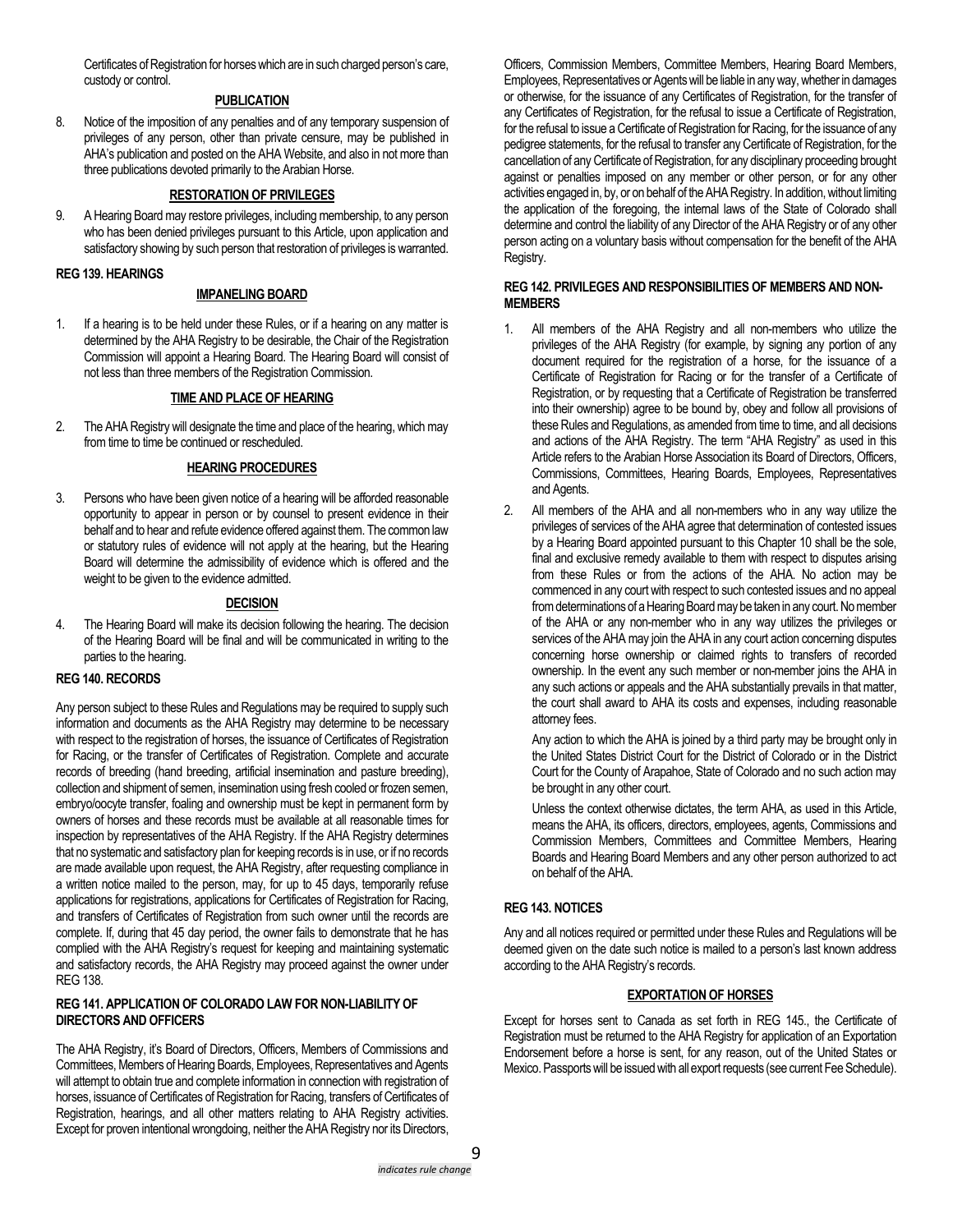### **REG 144. FOR PUREBRED ARABIAN HORSES SENT FROM THE UNITED STATES OR MEXICO TO A COUNTRY OTHER THAN CANADA**

An Exportation Endorsement may be issued if the following requirements are met:

- 1. The horse is in the United States or Mexico at the time the Exportation Endorsement is requested;
- 2. The Certificate of Registration has been returned to the AHA Registry. If the horse has been sold and the sale has been completed, the transfer portion of the certificate must be completed, or a Transfer of Race Horse Form must accompany the Certificate of Registration for Racing, and a separate transfer fee will be required. If no transfer is to be recorded (e.g. lease, sale on time payment, exhibition), the transfer portion should be left blank and the Certificate of Registration will remain in the name of the recorded owner;
- 3. The exporter has provided the destination country and the anticipated date of exportation;
- 4. The exporter has submitted color photographs showing front, rear, and side views of the horse's markings to verify identity. The horse's markings must be congruent with the AHA Registry's records; and
- 5. The required fee has been paid.
- 6. Once an Exportation Endorsement has been issued, or if the AHA Registry becomes aware from other sources that a horse is not in the United States or Mexico, no transfers of ownership, color or marking changes will be recorded after the date of exportation. No duplicate or replacement Certificates of Registration will be issued until the horse returns to the United States or Mexico and its record is reinstated through the reimportation procedure.

### **REG 145. FOR PUREBRED ARABIAN HORSES SENT FROM THE UNITED STATES OR MEXICO TO CANADA**

An Exportation Endorsement will not be issued for a horse sent to Canada from the United States or Mexico. Such a horse may be eligible for registration with the Canadian Arabian Horse AHA Registry as a United States Transfer. If the horse is a stallion to be used for breeding in Canada, or is a mare that foals in Canada, the horse must be registered with the Canadian Arabian Horse Registry.

# **REG 146. EXPORTATION OF SEMEN FOR PUREBRED ARABIANS**

Semen collected within the United States or Mexico may be exported if the following requirements are met:

- 1. A Semen Transportation Permit has been issued for the stallion. The permit will be effective until the recorded ownership of the stallion changes or the stallion is exported. A permit may be issued for a stallion if the following requirements are met:
	- a. An application for a Semen Transportation Permit, on a form provided by the AHA Registry, has been completed, signed by the appropriate recorded owner (or by the person whom the recorded owner has authorized in writing to sign the application), and filed with the AHA Registry;
	- b. The DNA type of the stallion has been placed on permanent record with the AHA Registry; and
	- c. The required fee has been paid.
- 2. If a Semen Transportation Permit has not been issued by the AHA Registry prior to the collection and storage, or the collection and exportation, of semen from a stallion, the recorded owner of the stallion at the time the semen was collected must pay a Late Permit Fee, and may be charged for any reasonable costs and expenses that the AHA Registry may incur in investigating the circumstances, and may also be subject to the penalties provided by REG138.
- 3. Stallion owners are advised to become familiar with the appropriate rules of the destination country concerning the transport and use of semen imported into the destination country, and the registration of foals in the foal's birth country.

# **REG 147. REIMPORTATION OF PUREBRED ARABIAN HORSES**

When a horse registered in the AHA Registry's records has been exported, and then is reimported to the United States or Mexico, that horse's record must be reactivated. The AHA Registry will reactivate the horse's record and issue a new Certificate of Registration provided the necessary requirements are met.

The provisions of this Article do not apply to horses sent from Canada to the United States or Mexico. Horses sent to the United States or Mexico from Canada are eligible for registration only under REG 150-151.

# **REG 148. PUREBRED ARABIAN HORSES EXPORTED WITH AN EXPORT CERTIFICATE OR AN EXPORTATION ENDORSEMENT ISSUED BY THE AHA REGISTRY**

The AHA Registry may reactivate the horse's record and issue a new Certificate of Registration if the following requirements are met:

- 1. The original registration certificate issued by the exporting source registry must be submitted to the AHA Registry. If the horse was exported but never registered in another stud book, the original Certificate of Registration issued by the Arabian Horse Registry of America, Inc. or the Arabian Horse Association, Inc. and Export Certificate (or the original registration certificate with Exportation Endorsement affixed) must be submitted to the AHA Registry;
- 2. The foreign recorded owner at the time of export is shown on the original registration certificate issued by the exporting source registry. If the foreign recorded owner at the time of export is not shown on the original foreign registration certificate, a separate document issued by the exporting source registry showing this information must be submitted to the AHA Registry. If the importer and the foreign recorded owner at the time of export are not the same, then a document(s) that evidences an unbroken chain of ownership must be submitted;
- 3. The importer has submitted color photographs showing front, rear, and side views of the horse's markings. The horse's markings must be congruent with markings shown in the AHA Registry's records. If necessary, the horse may be inspected by an AHA Registry representative to verify its identity;
- 4. The importer has provided the date the horse was reimported to the United States or Mexico;
- 5. The original Certificate of Registration issued by the Arabian Horse Registry of America, Inc. or the Arabian Horse Association, Inc. and the Export Certificate (or the original certificate with the Exportation Endorsement affixed) has been returned to the AHA Registry, if available; and
- 6. The required fee has been paid.

### **REG 149. PUREBRED ARABIAN HORSES EXPORTED WITHOUT AN EXPORT CERTIFICATE OR AN EXPORTATION ENDORSEMENT ISSUED BY THE AHA REGISTRY**

The AHA Registry may reactivate the horse's record and issue a new Certificate of Registration if the following requirements are met:

- 1. The original registration certificate issued by the exporting source registry must be submitted to the AHA Registry. If the horse was exported but never registered in another stud book, the original Certificate of Registration issued by the Arabian Horse Registry of America, Inc. or the Arabian Horse Association, Inc. must be submitted to the AHA Registry;
- 2. The foreign recorded owner at the time of export is shown on the original registration certificate issued by the exporting source registry. If the foreign recorded owner at the time of export is not shown on the original registration certificate, a separate document issued by the exporting source registry showing this information must be submitted to the AHA Registry. If the importer and the foreign recorded owner at the time of export are not the same, then a document(s) that evidences an unbroken chain of ownership must be submitted:
- 3. The original Certificate of Registration issued by the Arabian Horse Registry of America, Inc. or the Arabian Horse Association, Inc. has been returned to the AHA Registry if available;
- 4. The importer has submitted color photographs showing front, rear, and side views of the horse's markings. The horse's markings must be congruent with markings shown in the AHA Registry's records. If necessary, the horse may be inspected by an AHA Registry representative to verify its identity;
- 5. The horse is DNA typed and qualifies as an offspring of the stated sire and dam through DNA type testing, and/or the DNA type must be consistent with any previous DNA type on file with the AHA Registry;